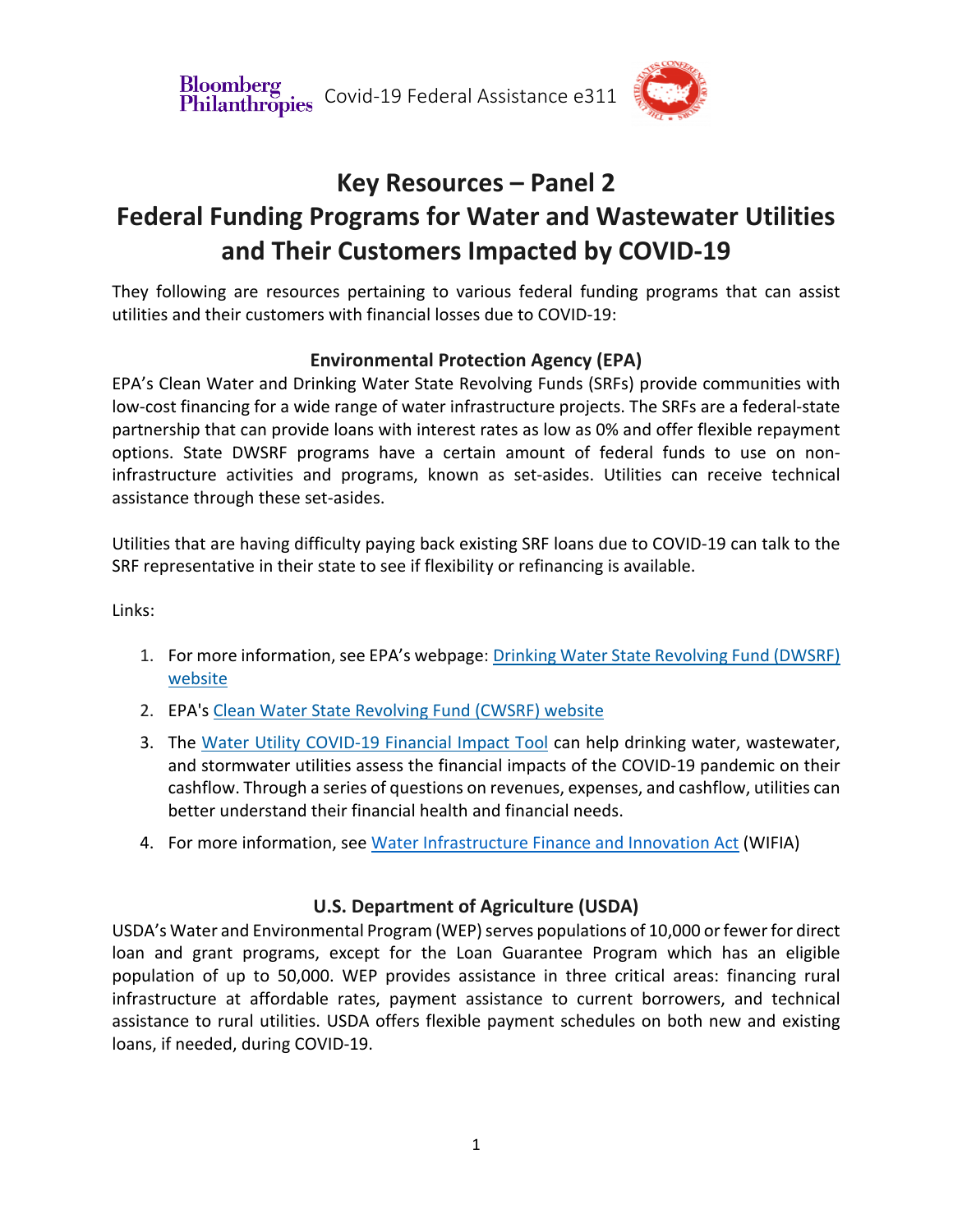Links:

- 1. For more information on these funding and technical assistance opportunities, visit USDA Water and Environmental Programs.
- 2. For information on Rural Development COVID-19 Response: https://www.rd.usda.gov/coronavirus
- 3. Electronic application for the USDA Rural Development program: https://www.rd.usda.gov/programs-services/rd-apply

FAQs:

- 1. Emergency Community Water Assistance Grants
- 2. Water & Waste Disposal Loans & Grants
- 3. Water & Waste Disposal Loan Guarantees

### **The Administration for Children and Families, HHS**

Low Income Household Water Assistance Program (LIHWAP) provides funds to assist low-income households with water and wastewater bills. LIHWAP grants are available to States, the District of Columbia, the Commonwealth of Puerto Rico, U.S. Territories, and Federally and staterecognized Indian Tribes and tribal organizations. The target of the grants are low-income households, particularly those with the lowest incomes, that pay a high proportion of household income for drinking water and wastewater services. LIHWAP provides funds to owners or operators of public water systems or treatment works to reduce arrearages of and rates charged to such households for such services.

Links:

- 1. For more information, see: Low-Income Household Water Assistance Program (LIHWAP).
- 2. Information Memorandum: Vendor Agreements, Renter Households, Benefits Policy, Use of Funds FAQ
- 3. Dear Colleague Letters: Funding Release, Alternative Utilities Funding, CSBG Coordination
- 4. World Water Week: Partnering to Increase Availability, Affordability, and Access to Quality Water and Wastewater Services
- 5. Training Resources: Use of Funds, Information for Water Vendors
- 6. LIHWAP Contact Information

### **U.S. Department of Treasury**

Even as the American economy continues its recovery from the devastating impact of the pandemic, millions of Americans face deep rental debt and fear evictions and the loss of basic housing security. COVID-19 has exacerbated an affordable housing crisis that predated the pandemic and that has exacerbated deep disparities that threaten the strength of an economic recovery that must work for everyone. To meet this need, the Emergency Rental Assistance program makes funding available to assist households that are unable to pay rent or utilities. Two separate programs have been established: ERA1 provides up to \$25 billion under the Consolidated Appropriations Act, 2021, which was enacted on December 27, 2020,